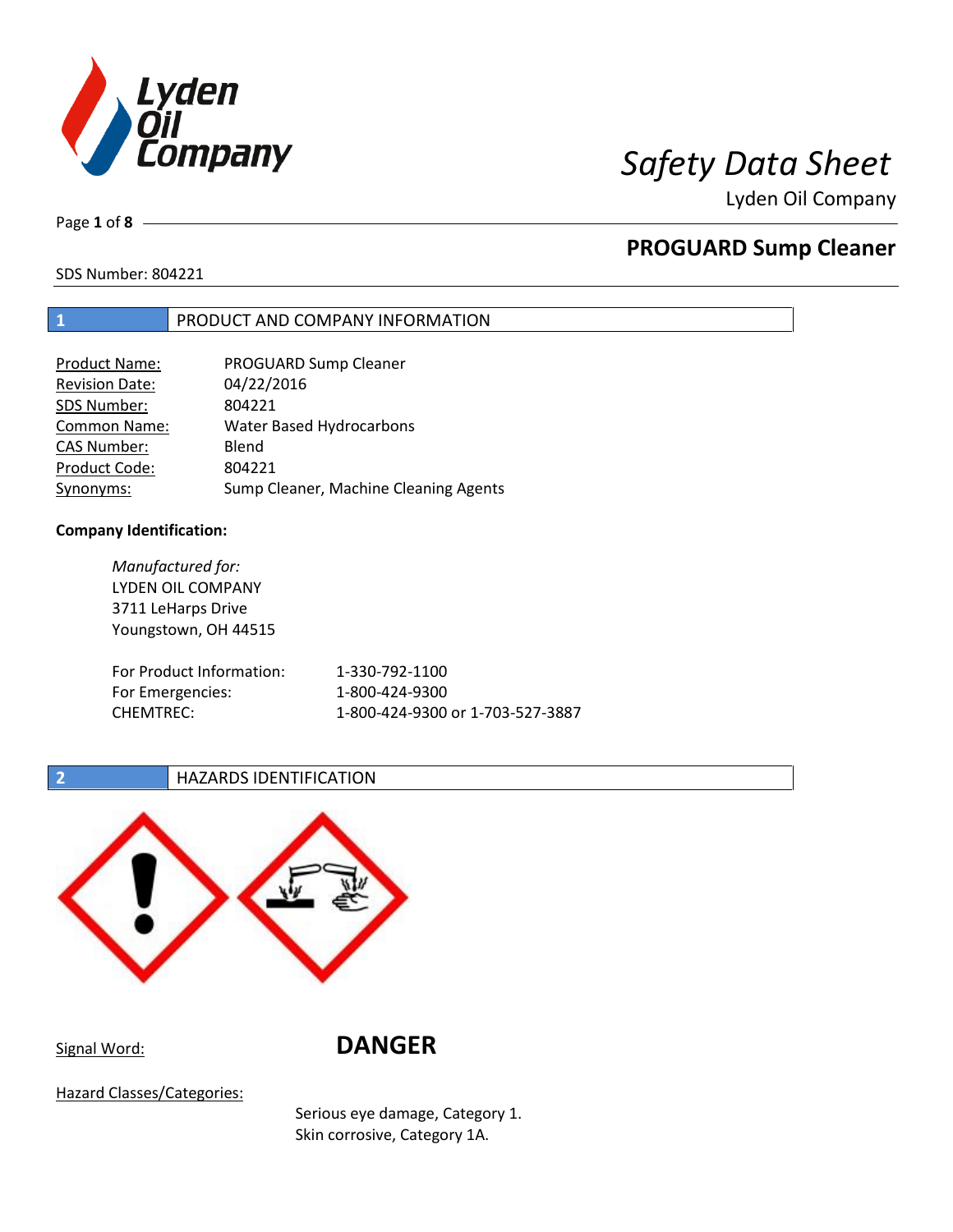

Lyden Oil Company

| Page 2 of 8 $-$                 |                                                                       |
|---------------------------------|-----------------------------------------------------------------------|
|                                 | <b>PROGUARD Sump Cleaner</b>                                          |
| <b>SDS Number: 804221</b>       |                                                                       |
|                                 |                                                                       |
| Hazard Statement(s):            |                                                                       |
|                                 | H314: Causes severe skin burns and eye damage.                        |
|                                 | H318: Causes serious eye damage.                                      |
| <b>Precaution Statement(s):</b> |                                                                       |
|                                 | P101: If medical advice is needed, have product container or label at |
|                                 | hand.                                                                 |
|                                 | P102: Keep out of reach of children.                                  |
|                                 | P103: Read label before use.                                          |
|                                 | P303+361+353: IF ON SKIN (or hair): Take off immediately all          |
|                                 | contaminated clothing. Rinse skin with water.                         |
|                                 |                                                                       |
|                                 | P305+351+338: IF IN EYES: Rinse cautiously with water for several     |
|                                 | minutes. Remove contact lenses if present and easy to $do$ – continue |
|                                 | rinsing.                                                              |
|                                 | P313: Get medical advice/attention.                                   |
| Other Hazard Statement(s):      |                                                                       |
|                                 | -NFPA Ratings:                                                        |
|                                 | Health $= 2$                                                          |
|                                 | Fire $= 0$                                                            |

Reactivity  $= 0$ 

## **3** COMPOSITION / INFORMATION ON INGREDIENTS

### Ingredients:

*Mixture of the substances listed below with nonhazardous additions.*

| <b>Chemical Name</b>            | <b>CAS Number</b> | Percentage |
|---------------------------------|-------------------|------------|
| Potassium Hydroxide             | 1310-58-3         | <5         |
| Isoparaffinic Hydrocarbon       | 64742-48-9        | <5         |
| Ethylene Glycol Monobutyl Ether | 111-76-2          | <5         |

*\*Any concentration shown as a range is to protect confidentiality or is due to batch variation.*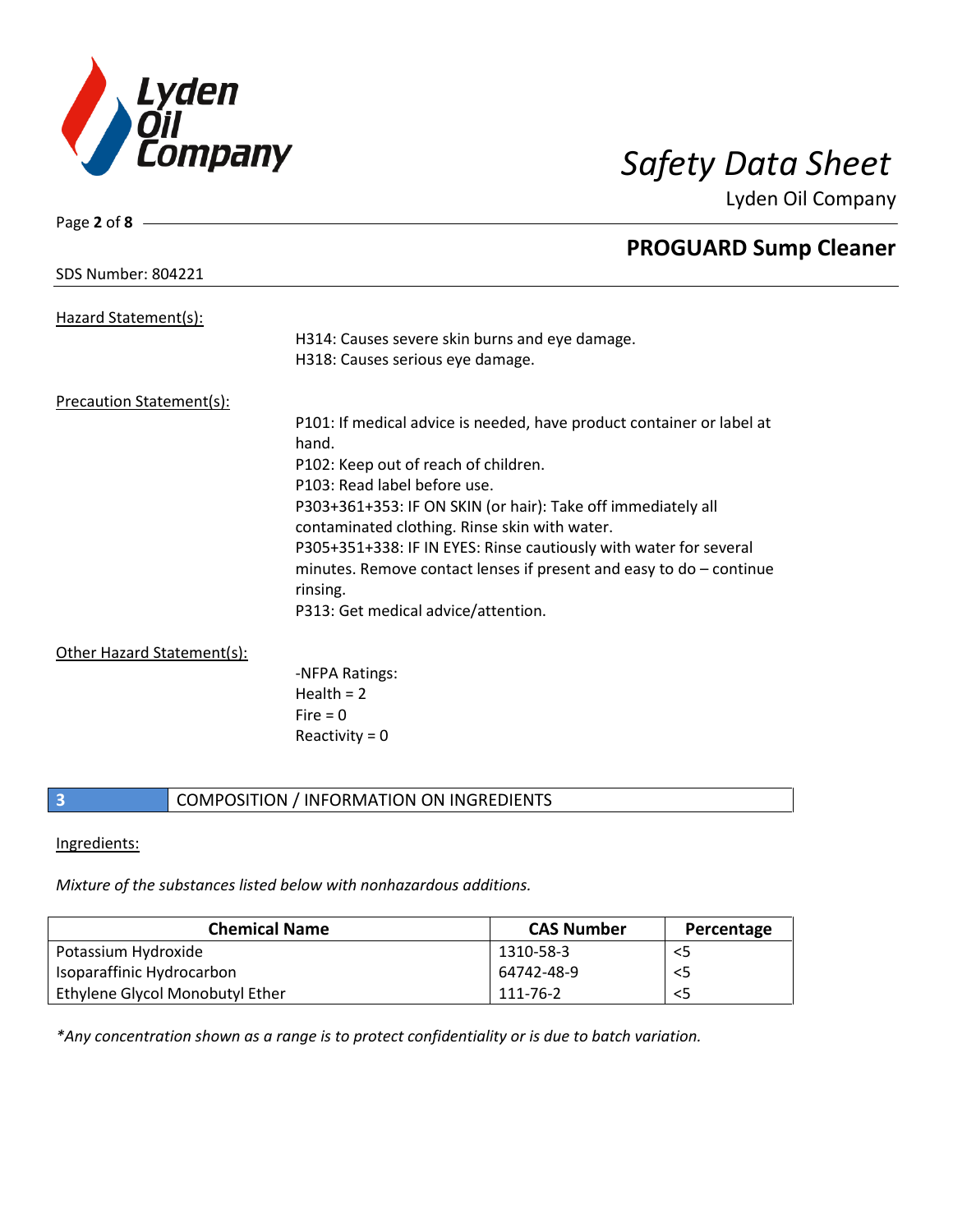

Lyden Oil Company

SDS Number: 804221

Page **3** of **8**

| <b>FIRST AID MEASURES</b><br>$\overline{4}$   |                                                                                                                                                                                                                                                                                                                                                                                                                   |
|-----------------------------------------------|-------------------------------------------------------------------------------------------------------------------------------------------------------------------------------------------------------------------------------------------------------------------------------------------------------------------------------------------------------------------------------------------------------------------|
| Description of First Aid Measures:            |                                                                                                                                                                                                                                                                                                                                                                                                                   |
| Inhalation:                                   |                                                                                                                                                                                                                                                                                                                                                                                                                   |
|                                               | Remove victim to fresh air and keep at rest in a position comfortable<br>for breathing. If the victim has difficulty breathing or tightness of the<br>chest, is dizzy, vomiting or unresponsive, give oxygen with rescue<br>breathing or CPR as required and transport to the nearest medical<br>facility.                                                                                                        |
| <b>Skin Contact:</b>                          |                                                                                                                                                                                                                                                                                                                                                                                                                   |
|                                               | Flush skin with water, wash with soap and water. If irritation occurs,<br>get medical attention. Remove contaminated clothing. Do not reuse<br>clothing until cleaned. If material is injected under the skin, transport<br>to the nearest medical facility for additional treatment. If redness,<br>swelling, pain and/or blisters occur, transport to the nearest medical<br>facility for additional treatment. |
| Eye Contact:                                  |                                                                                                                                                                                                                                                                                                                                                                                                                   |
|                                               | Flush eyes with running water for at least 15 minutes. If redness,<br>burning, blurred vision or irritation persists, transport to nearest<br>medical facility for additional treatment.                                                                                                                                                                                                                          |
| Ingestion:                                    |                                                                                                                                                                                                                                                                                                                                                                                                                   |
|                                               | Do NOT induce vomiting and obtain medical attention. Have victim<br>rinse mouth out with water. If vomiting occurs spontaneously, keep<br>head below hips to prevent aspiration.                                                                                                                                                                                                                                  |
| Symptoms and Effects, both acute and delayed: | No further relevent data available.                                                                                                                                                                                                                                                                                                                                                                               |
|                                               |                                                                                                                                                                                                                                                                                                                                                                                                                   |
| <b>Recommended Actions:</b>                   |                                                                                                                                                                                                                                                                                                                                                                                                                   |

Treat symptomatically. Call a doctor or poison control center for guidance.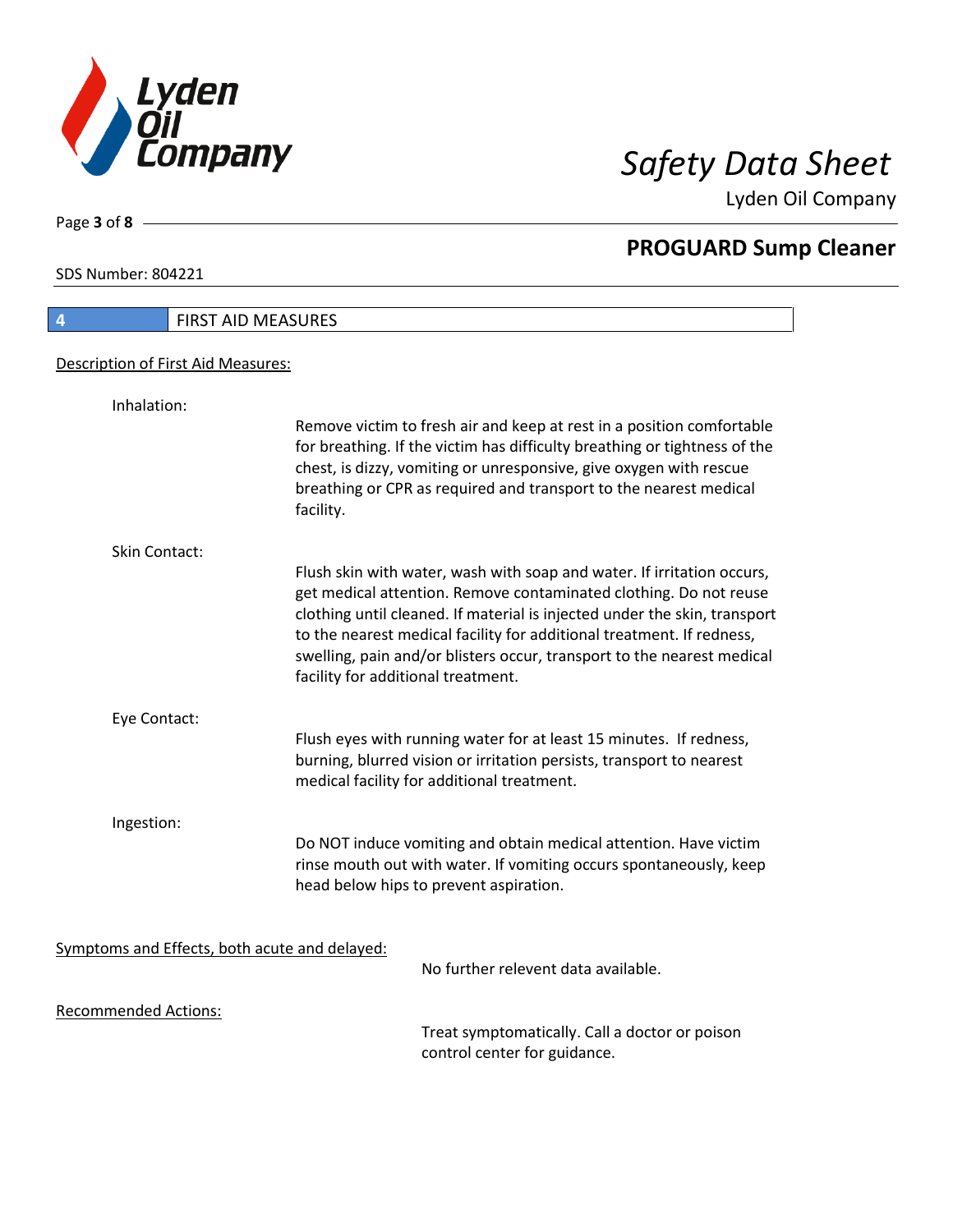

Lyden Oil Company

SDS Number: 804221

Cleanup Procedures:

| <b>FIRE FIGHTING MEASURES</b><br>5                    |                                                                                                                                                              |
|-------------------------------------------------------|--------------------------------------------------------------------------------------------------------------------------------------------------------------|
| Recommended Fire-Extinguishing Equipment:             | Use dry powder, foam, or carbon dioxide fire<br>extinguishers. Water may be ineffective in fighting<br>an oil fire unless used by experienced fire fighters. |
| Possible Hazards During a Fire:                       | The material as received will not support<br>combustion, however its residues may; therefore,<br>procedures for an oil fire should be followed.              |
| Recommendations to Firefighters:                      | Proper protective equipment including breathing<br>apparatus.                                                                                                |
| <b>ACCIDENTAL RELEASE MEASURES</b><br>$6\phantom{1}6$ |                                                                                                                                                              |
| <b>Personal Precautions:</b>                          | Avoid contact with skin, eyes, and clothing.                                                                                                                 |
| <b>Emergency Procedures:</b>                          | Contain spilled material, collect in suitable and<br>properly labeled containers.                                                                            |
| <b>Environmental Precautions:</b>                     |                                                                                                                                                              |

Pick up excess with inert absorbant material.

Page **4** of **8**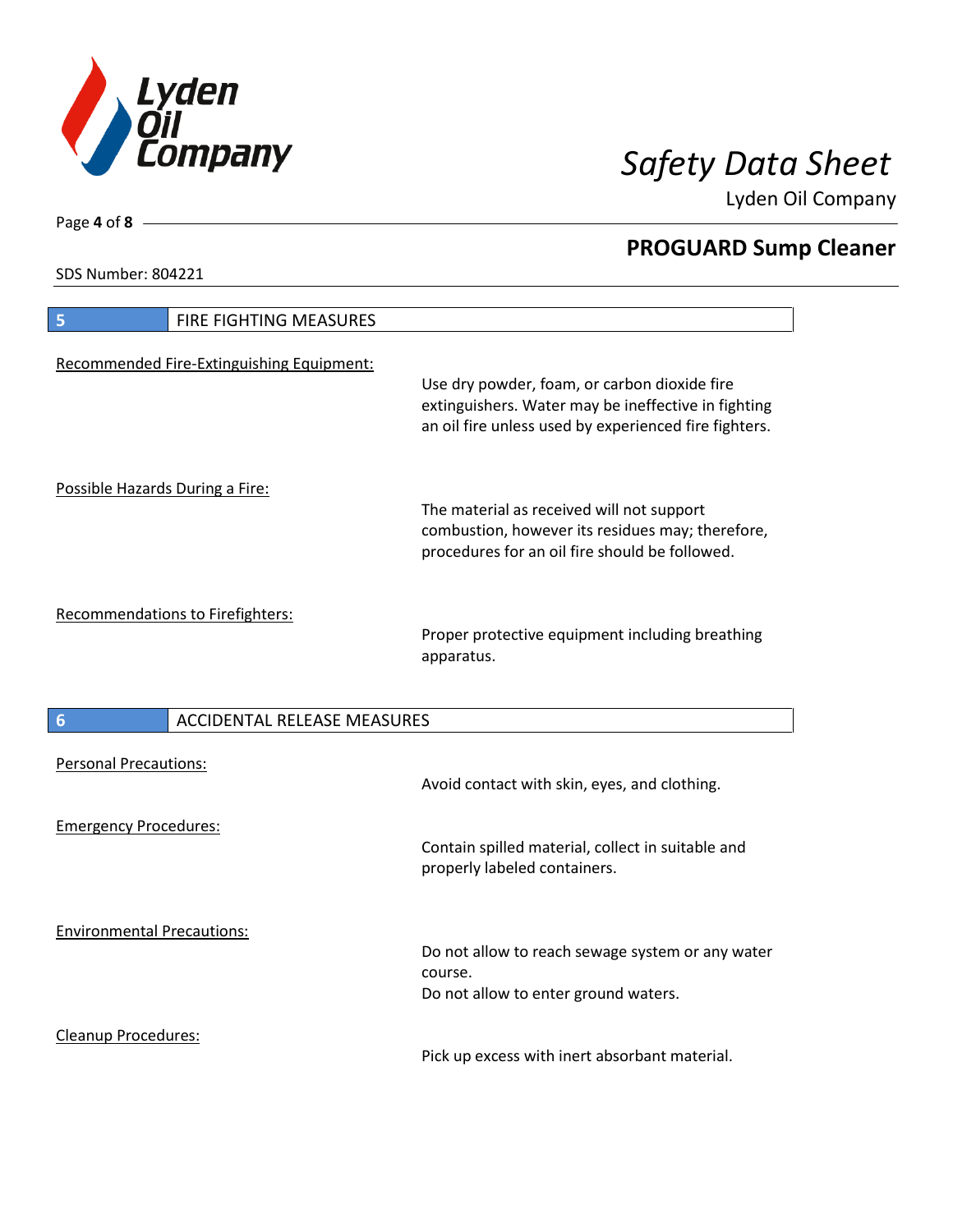

Lyden Oil Company

SDS Number: 804221

Page **5** of **8**

| $\overline{z}$                 | <b>HANDLING AND STORAGE</b>             |                                                                                       |
|--------------------------------|-----------------------------------------|---------------------------------------------------------------------------------------|
| <b>Handling Precautions:</b>   |                                         |                                                                                       |
|                                |                                         | Handle with care and avoid spillage on the floor.                                     |
|                                |                                         | Do not cut, weld, drill, grind, braze, or solder                                      |
|                                |                                         | container.                                                                            |
|                                |                                         |                                                                                       |
| <b>Storage Requirements:</b>   |                                         |                                                                                       |
|                                |                                         | Keep container tightly sealed.<br>Keep away from sources of ignition.                 |
|                                |                                         |                                                                                       |
|                                |                                         |                                                                                       |
| 8                              | EXPOSURE CONTROLS / PERSONAL PROTECTION |                                                                                       |
|                                |                                         |                                                                                       |
| <b>Exposure Limits:</b>        | -Potassium Hydroxide:                   |                                                                                       |
|                                |                                         |                                                                                       |
|                                | ACGIH TWA $-2mg/m3$                     |                                                                                       |
|                                |                                         |                                                                                       |
|                                | -Isoparaffinic Hydrocarbon:             |                                                                                       |
|                                | ACGIH TWA - 300ppm                      |                                                                                       |
|                                |                                         |                                                                                       |
|                                | -Ethylene Glycol Monobutyl Ether:       |                                                                                       |
|                                |                                         |                                                                                       |
|                                | ACGIH TWA - 25ppm                       |                                                                                       |
|                                |                                         |                                                                                       |
| <b>Engineering Controls:</b>   |                                         | All ventilation should be designed in accordance                                      |
|                                |                                         | with OSHA standard (29 CFR 1910.94).                                                  |
|                                |                                         |                                                                                       |
| Personal Protective Equipment: |                                         |                                                                                       |
|                                |                                         | Keep away from foodstuffs, beverages, and feed.                                       |
|                                |                                         | Immediately remove all soiled and contaminated                                        |
|                                |                                         | clothing.                                                                             |
|                                |                                         | Wash hands before breaks and at the end of work.<br>Avoid contact with eyes and skin. |
|                                |                                         | Use safety glasses and gloves.                                                        |
|                                |                                         |                                                                                       |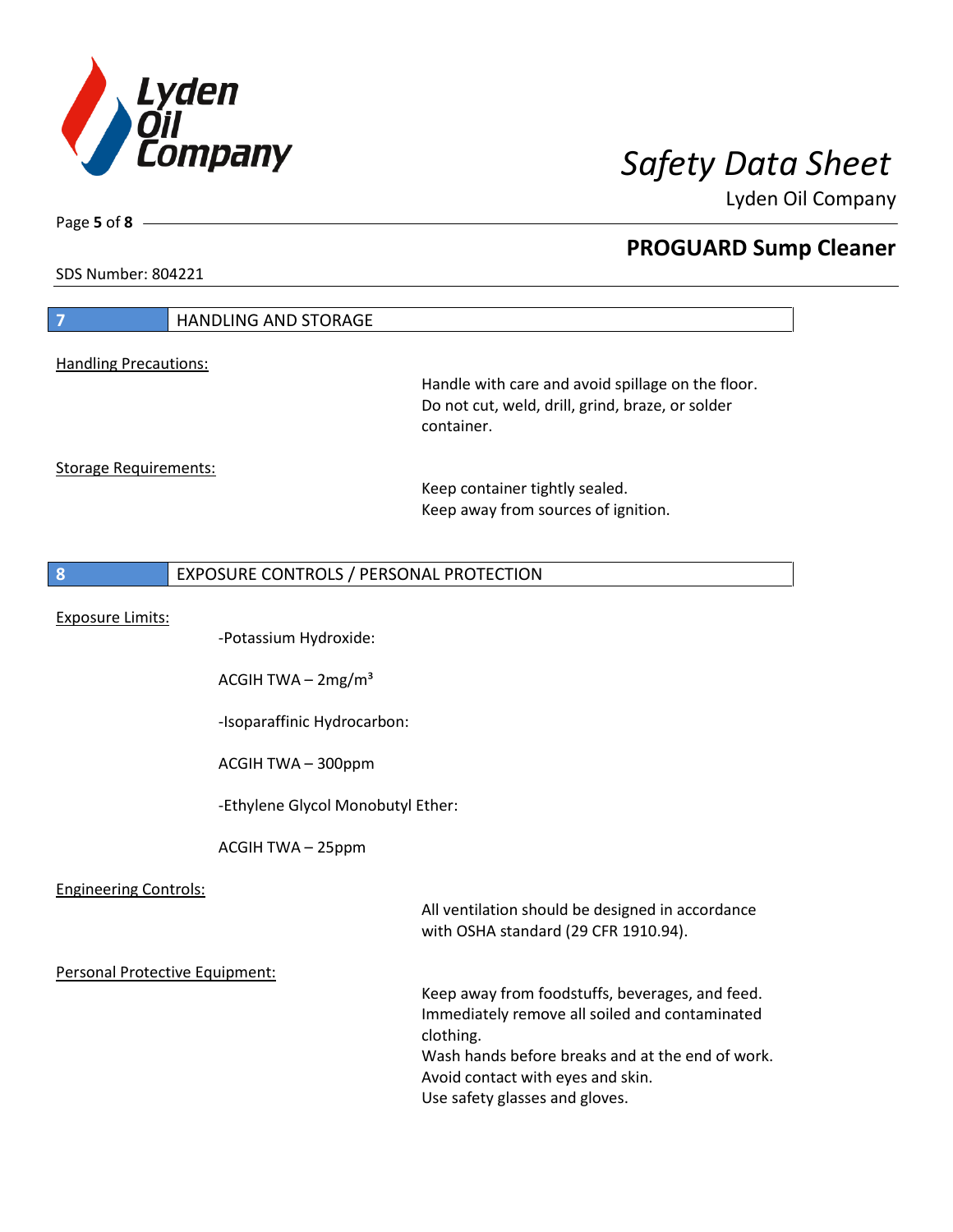

Lyden Oil Company

SDS Number: 804221

Page **6** of **8**

# **PROGUARD Sump Cleaner**

## **9 PHYSICAL AND CHEMICAL PROPERTIES**

| Color:                        | Light Yellow       |
|-------------------------------|--------------------|
| <b>Physical State:</b>        | Liquid             |
| Odor:                         | Characteristic     |
| Odor Threshold:               | Data not available |
| pH:                           | 10.0-12.5          |
| <b>Melting Point:</b>         | Data not available |
| <b>Boiling Point:</b>         | $>212$ °F          |
| <b>Boiling Range:</b>         | Data not available |
| Flash Point:                  | Data not available |
| <b>Evaporation Rate:</b>      | >1                 |
| Flammability:                 | Data not available |
| Flammability Limits:          | Data not available |
| Vapor Pressure:               | Data not available |
| Vapor Density:                | >1                 |
| <b>Relative Density:</b>      | 1.055              |
| Solubilities:                 | Soluble in water   |
| <b>Partition Coefficient:</b> | Data not available |
| Auto-Ignition Temperature:    | Data not available |
| Decomposition Temperature:    | Data not available |
| Viscosity:                    | Data not available |

| 10                   | STABILITY AND REACTIVITY |                                              |
|----------------------|--------------------------|----------------------------------------------|
| Stability:           |                          | Stable under normal conditions.              |
| Reactivity:          |                          | Not reactive under normal conditions.        |
| Conditions to Avoid: |                          | Extreme temperature, sparks, open flame, and |

Hazardous Reactions:

No known hazardous reactions.

direct sunlight.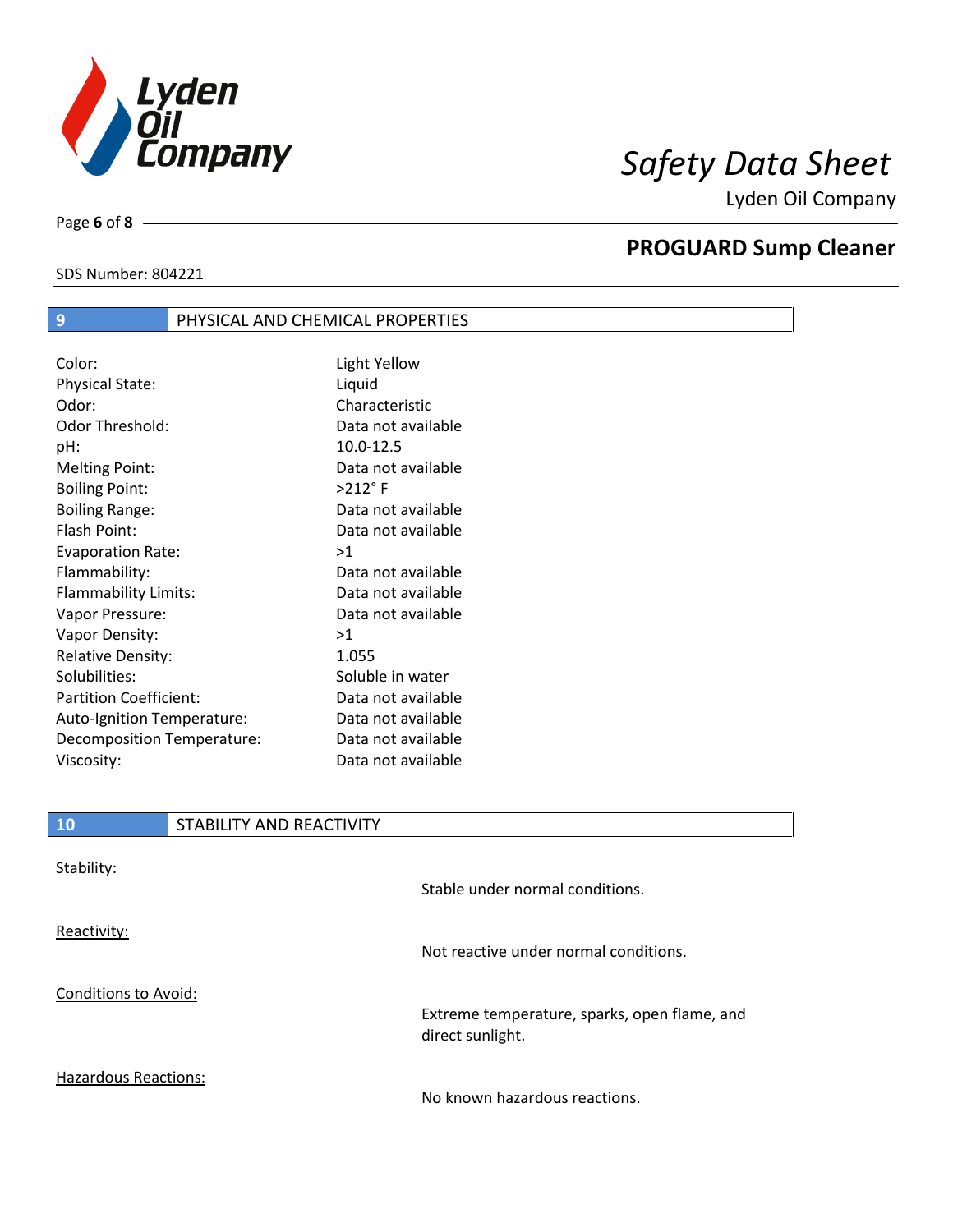

Lyden Oil Company

| Page 7 of 8                            |                                                                                         |
|----------------------------------------|-----------------------------------------------------------------------------------------|
| <b>SDS Number: 804221</b>              | <b>PROGUARD Sump Cleaner</b>                                                            |
|                                        |                                                                                         |
| Incompatible Materials:                | Strong oxidizers and strong reducing agents.                                            |
|                                        |                                                                                         |
| Decomposition Products:                | Oxides of carbon, nitrogren, and hydrogen.                                              |
|                                        |                                                                                         |
| 11<br><b>TOXICOLOGICAL INFORMATION</b> |                                                                                         |
| Routes of Exposure:                    |                                                                                         |
|                                        | Skin and eye contact are the primary routes of                                          |
|                                        | exposure although exposure may occur following<br>accidental ingestion.                 |
| <b>Exposure Effects:</b>               |                                                                                         |
|                                        | Corrosive. This mixture can cause irritation,<br>redness, burns and tissue destruction. |
| <b>Measures of Toxicity:</b>           |                                                                                         |
|                                        | No test data available.                                                                 |
| Carcinogenic/Mutagenic Precautions:    |                                                                                         |
|                                        | Non-carcinogenic and not expected to be<br>mutagentic.                                  |
|                                        |                                                                                         |
| <b>ECOLOGICAL INFORMATION</b><br>12    |                                                                                         |
| <b>Ecological Precautions:</b>         |                                                                                         |
|                                        | Avoid exposing to the environment.                                                      |
| <b>Ecological Effects:</b>             |                                                                                         |
|                                        | No specific environmental or aquatic data available.                                    |
| <b>DISPOSAL CONSIDERATIONS</b><br>13   |                                                                                         |
|                                        |                                                                                         |
| Disposal Methods:                      |                                                                                         |

Dispose of waste material in accordance with all local, state, and federal requirements.